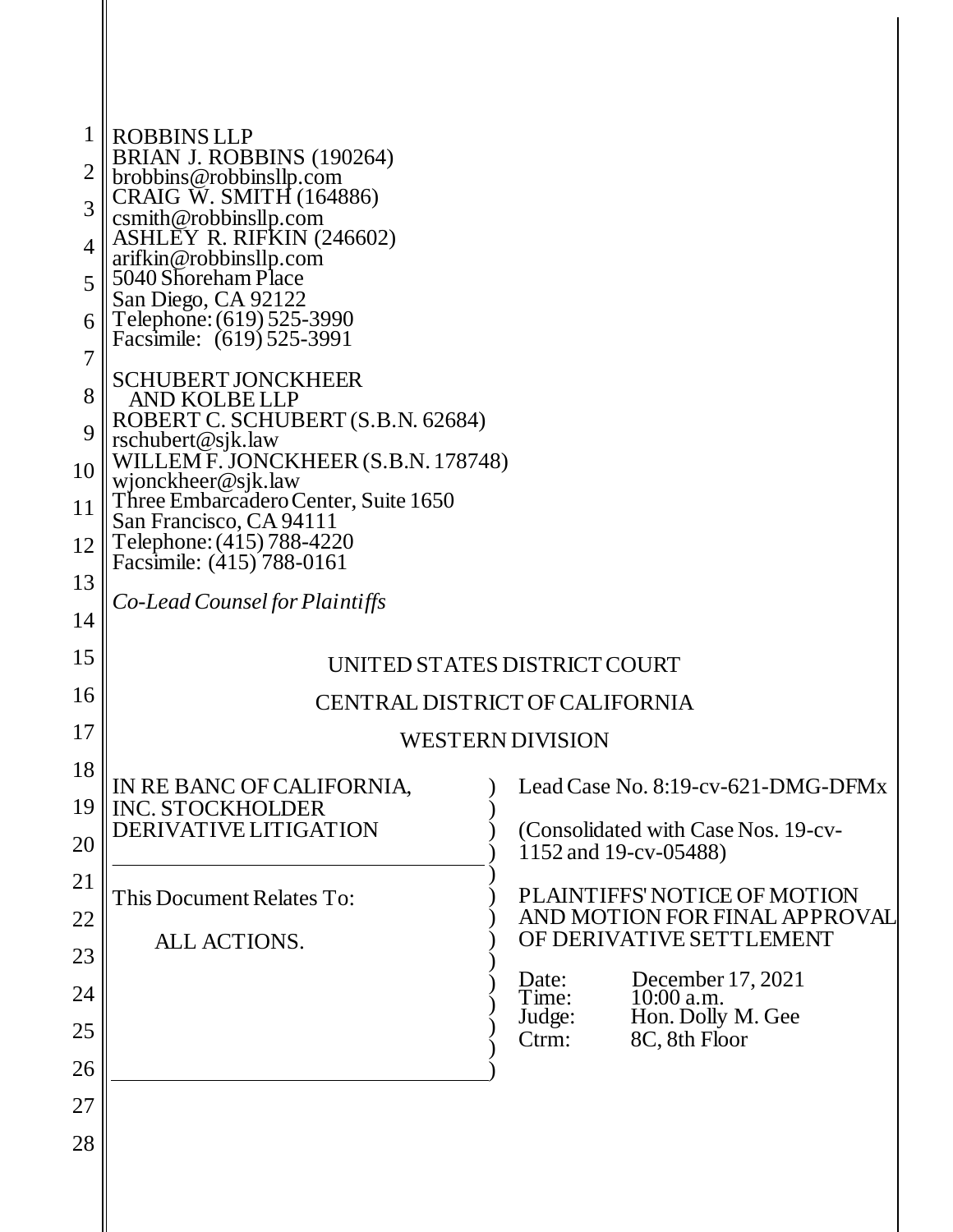## 1

## **TO: ALL PARTIES AND THEIR ATTORNEYS OF RECORD**

2 3 4 5 6 7 8 9 10 11 12 13 14 15 16 17 PLEASE TAKE NOTICE that on December 17, 2021, at 10:00 a.m., or as soon thereafter as counsel may be heard, plaintiffs Kristopher Gordon ("Gordon") and Colleen Witmer ("Witmer" and collectively with Gordon, "Plaintiffs"), individually and derivatively on behalf of nominal defendant Banc of California, Inc., will move pursuant to Rule 23.1 of the Federal Rules of Civil Procedure ("Rule 23.1") before the Honorable Dolly M. Gee, U.S. District Judge, at the U.S. District Court, CentralDistrict of California, the United States District Court for the Central District of California, United States Courthouse, 350 West 1st Street, Courtroom 8C, 8th Floor, Los Angeles, California 90012, seeking an order granting final approval of the settlement of this case ("Settlement"), as set forth in the Amended Corrected Stipulation and Agreement of Settlement dated September 27, 2021 ("Stipulation") (ECF No. 120). At the hearing, the Court will determine: (i) whether the terms of the Stipulation should be approved as fair, reasonable, and adequate; (ii) whether the Notice fully satisfied the requirements of Rule 23.1 and the requirements of due process; and (iii) whether all Released Claims against the Released Persons should be fully and finally released. During the hearing, the Court will also consider Plaintiffs' Application for Fees and Expenses, filed contemporaneously herewith. 1

18 19 20 21 This Unopposed Motion is based on this Notice and Motion, the accompanying Memorandum of Points and Authorities, the Declarations of Willem F. Jonckheer, Ashley R. Rifkin, and Marshall P. Dees, the Court's record on this matter, and other evidence and argument that may be presented prior to the Court's decision on this Motion.

DATED: October 29, 2021 ROBBINS LLP

22

23

24

25

26

CRAIG W. SMITH ASHLEY R. RIFKIN

> */s/ Ashley R. Rifkin* ASHLEY R. RIFKIN

<sup>27</sup> 28 l <sup>1</sup> Unless otherwise noted, all capitalized terms used herein shall have the same meanings as set forth in the Stipulation.